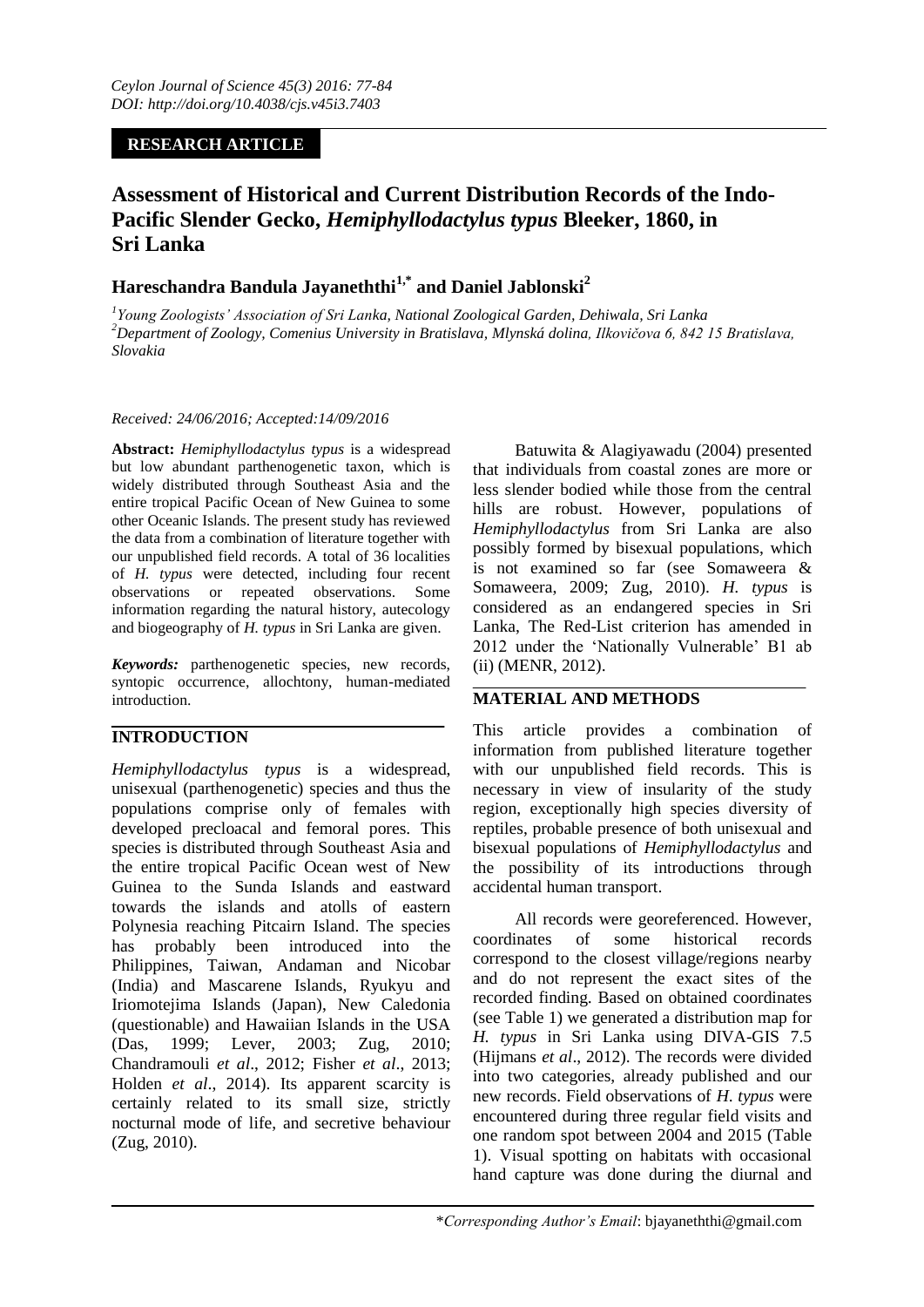nocturnal observations. Some measurements were taken with a digital vernier scale (Mannesmann Electronic Precision/0-150 mm). Specimens were identified following Smith (1935), Deraniyagala (1953), Somaweera & Somaweera (2009) and Zug (2010). No voucher specimens were collected.

### **RESULTS**

A total of 36 localities of *H. typus* were detected including four recent observations (see Table 1 and Figure 1). All observation sites were from wet and intermediate zones of the island and the locations were confined to lowland, sub-montane or montane and moist monsoon forests (see Table 1; cf. Somaweera & Somaweera, 2009). Habitats of recent sightings are described below. All observed specimens were females.



**Figure 1:** Updated distribution map of *Hemiphyllodactylus typus* in Sri Lanka based on published (blue spots) and new records in the present study (orange stars). See Table 1 for other details.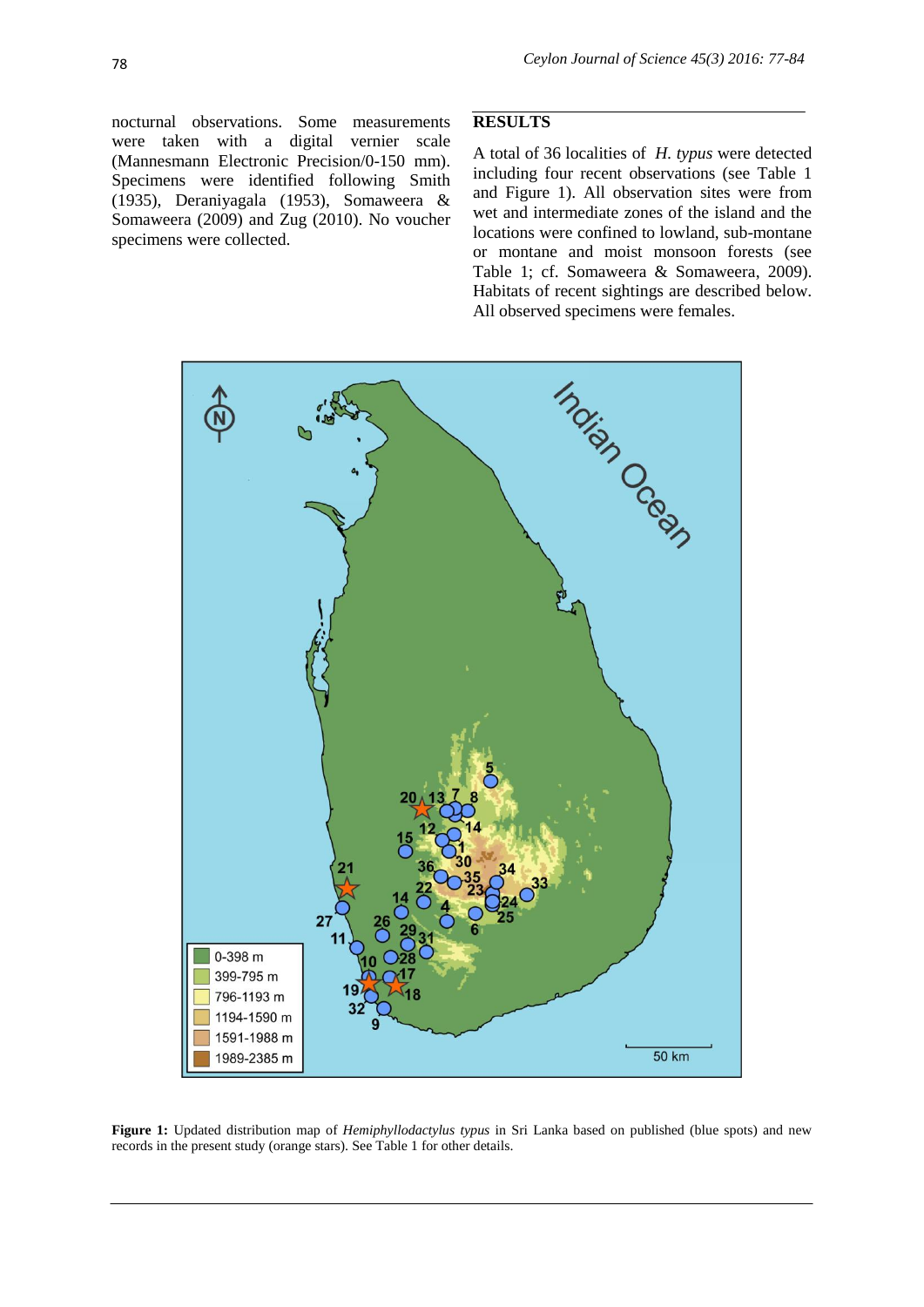| No.                   | Location                        | <b>District</b>                       | Habitat & notes              | Latitude (N)                | Longitude $(E)$        | Altitude (m)     | Source/s                                                              |  |  |
|-----------------------|---------------------------------|---------------------------------------|------------------------------|-----------------------------|------------------------|------------------|-----------------------------------------------------------------------|--|--|
| $\mathbf{1}$          | Gampola                         | Kandy                                 | First record in Sri Lanka/   | 7°7'28.15"                  | 80°34'44.86"           | 595              | Boulenger 1885, 1890                                                  |  |  |
|                       |                                 |                                       | <b>Beddome Collection</b>    |                             |                        |                  |                                                                       |  |  |
| 2                     | Ceylon                          | not given                             | Deraniyagala's collection    | Not available               | Not available          |                  | Smith, 1935                                                           |  |  |
| 3                     | Ceylon<br>not given             |                                       | Probably equal to Site No. 2 | Not available               | Not available          |                  | Daraniyagala, 1953 (in 1932)                                          |  |  |
| $\overline{4}$        | Palmadulla                      | Rathnapura                            | Location not specified       | 6°38'4.14"                  | 80°31'47.83"           | 150              | Deraniyagala, 1953                                                    |  |  |
| 5                     | Kalupahana                      | Matale                                | Location not specified       | 7°26'28.58"                 | $80^{\circ}47'48.85''$ | ~1200            | Ginige,<br>1994,<br>cited<br>in                                       |  |  |
| <b>Knuckles Range</b> |                                 |                                       |                              |                             |                        |                  | Goonewardene et<br>al.,<br>2006,<br>p.82; and De Silva et al., $2005$ |  |  |
| Balangoda<br>6        |                                 | Ratnapura                             | Location not specified       | 6°39'15.82"<br>80°41'54.41" |                        | 547              | Deraniyagala, 1953 (observation                                       |  |  |
|                       |                                 |                                       |                              |                             |                        |                  | made in 1940)                                                         |  |  |
|                       |                                 |                                       |                              |                             |                        |                  | Manamendra-Arachchi, 1997                                             |  |  |
| $\overline{7}$        | Gannoruwa                       | Kandy                                 | Human settlements            | 7°16'48.56"                 | 80°35'28.21"           | 473              | Batuwita, 2000                                                        |  |  |
| 8                     | Ampitiya<br>(near<br>Dodanwela) | Kandy                                 | Home garden                  | 7°15'55.84"                 | 80°39'39.50"           | 565              | Somaweera et al., 2001                                                |  |  |
| 9                     | Pitiwela<br>(near)              | Galle                                 | Location not specified       | 6°5'15.81"                  | 80°9'43.63"            | $\overline{18}$  | Batuwita & Alagiyawadu, 2004;                                         |  |  |
|                       | Boossa)                         |                                       |                              |                             |                        |                  | Batuwita<br>$\&$<br>Bahir,<br>2005:                                   |  |  |
|                       |                                 |                                       |                              |                             |                        |                  | Manamendra-Arachchi<br><i>al</i><br>et                                |  |  |
|                       |                                 |                                       |                              |                             |                        |                  | 2007                                                                  |  |  |
| 10                    | Polwatta<br>(near)              | Galle                                 | Location not specified       | $6^{\circ}15'40.12"$        | $80^{\circ}$ 4'0.08"   | 13               | Batuwita & Alagiyawadu, 2004                                          |  |  |
|                       | Ambalangoda)                    |                                       |                              |                             |                        |                  |                                                                       |  |  |
| 11                    | Aluthgama                       | Kalutara                              | Location not specified       | 6°26'58.97"                 | 80° 0'1.20"            | $\overline{13}$  | Batuwita & Alagiyawadu, 2004                                          |  |  |
| 12                    | Pussellawa                      | Kandy                                 | Location not specified       | 7°5'39.54"                  | 80°30'17.67"           | 734              | Batuwita & Alagiyawadu, 2004                                          |  |  |
| $\overline{13}$       | Pilimathalawa                   | Kandy                                 | Location not specified       | 7°15'52.15"                 | 80°32'10.65"           | $\overline{512}$ | Batuwita & Alagiyawadu, 2004                                          |  |  |
| 14                    | Penideniya                      | Kandy                                 | Location not specified       | 7°15'10.73"                 | 80°35'20.97"           | 507              | Batuwita & Alagiyawadu, 2004                                          |  |  |
| 15                    | Kegalle                         | Kegalle                               | Location not specified       | 7°15'4.79"                  | 80°20'46.95"           | 227              | Somaweera & Somaweera, 2009                                           |  |  |
| 16                    | Kukulugala                      | Ratnapura<br>and                      | Secondary forest             | 6°39'41.81"                 | 80°15'41.41"           | 485              | Karunarathna & Amarasinghe,                                           |  |  |
|                       |                                 | Kalutara                              |                              |                             |                        |                  | 2010; Karunarathna et al., 2015                                       |  |  |
| 17                    | Beraliya-Mukalana               | Galle<br>Primary montane forest (near |                              | 6°16'20.09"                 | 80°11'48.16"           | 134              | Karunarathna & Amarasinghe,                                           |  |  |
|                       | (near Elpitiya)                 |                                       | Elpitiya)                    |                             |                        |                  | 2012; Karunarathna et al., 2015                                       |  |  |

**Table 1.** Distribution sites and descriptions of published records including new localities of *Hemiphyllodactylus typus* in Sri Lanka.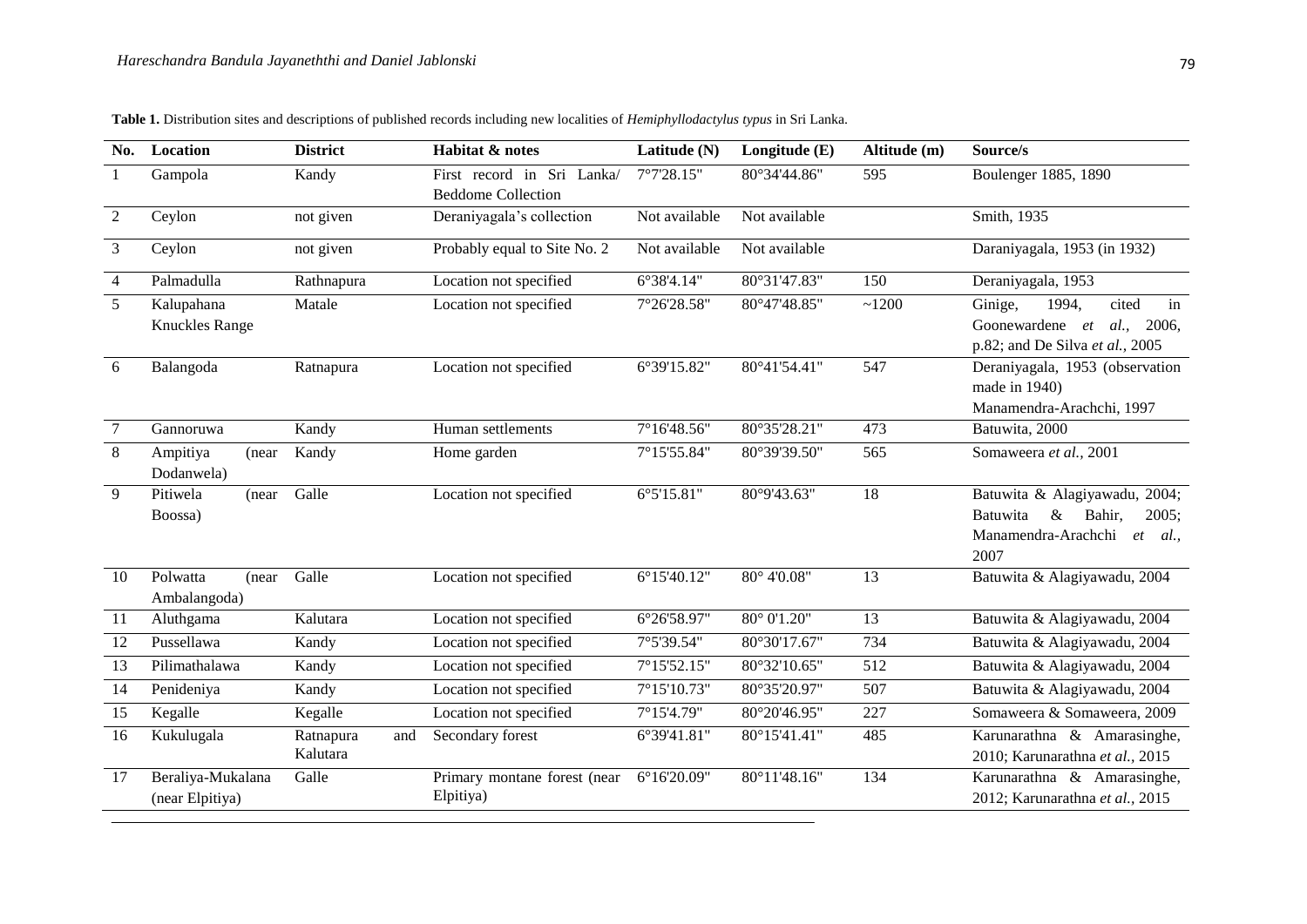| No. | Location                           | <b>District</b>    | Habitat & notes                                                                    | Latitude (N)        | Longitude (E)         | Altitude (m) | Source/s                                                   |  |
|-----|------------------------------------|--------------------|------------------------------------------------------------------------------------|---------------------|-----------------------|--------------|------------------------------------------------------------|--|
|     |                                    |                    |                                                                                    |                     |                       |              |                                                            |  |
| 18  | Morankanda<br>Mukalana             | Galle              | Tea plantation with rocky<br>anthropogenic<br>scrub<br>and<br>features             | 6°13'16.39"         | 80°14'0.17"           | 54           | Jayaneththi, 2015; Jayaneththi et<br>al., 2015; This study |  |
| 19  | Godahena<br>(near)<br>Ambalangoda) | Galle              | Mangrove forest in Madampa<br>Lake with manmade building;<br>anthropogenic habitat | $6^{\circ}14'6.94"$ | 80°4'18.22"           | 11           | Jayaneththi et al., 2015; This<br>study                    |  |
| 20  | Pinnawala                          | Kegalle            | anthropogenic habitat                                                              | 7°18'3.34"          | 80°23'26.20"          | 96           | Present study                                              |  |
| 21  | Kasbewa                            | Colombo            | individual<br>Escaped<br>from<br>location 16; shaded<br>home<br>garden             | 6°48'2.83"          | 79°56'29.64"          | 22           | Present study                                              |  |
| 22  | Ratnapura                          | Ratnapura          |                                                                                    | 6°42'26.17"         | 80°22'53.07"          | 70           | Karunarathna et al., 2015                                  |  |
| 23  | Nanperial estate                   | Ratnapura          |                                                                                    | 6°45'42.01"         | 80°47'25.72"          | 1380         | Karunarathna et al., 2015                                  |  |
| 24  | Belihuloya                         | Ratnapura          |                                                                                    | 6°42'37.01"         | 80°47'12.08"          | 609          | Karunarathna et al., 2015                                  |  |
| 25  | Mungasthenna                       | Ratnapura          |                                                                                    | 6°41'44.03"         | 80°47'09.09"          | 534          | Karunarathna et al., 2015                                  |  |
| 26  | Matugama                           | Kalutara           |                                                                                    | 6°31'15.31"         | 80°07'23.00"          | 80           | Karunarathna et al., 2015                                  |  |
| 27  | Panadura                           | Kalutara           |                                                                                    | 6°43'06.01"         | 79°54'33.71"          | 12           | Karunarathna et al., 2015                                  |  |
| 28  | Yagirala                           | Kalutara           |                                                                                    | 6°22'38.63"         | 80°10'15.97"          | 120          | Karunarathna et al., 2015                                  |  |
| 29  | Kalugala                           | Kalutara           |                                                                                    | 6°27'55.83"         | 80°14'41.09"          | 140          | Karunarathna et al., 2015                                  |  |
| 30  | Nawalapitiya                       | Kandy              |                                                                                    | 7°03'20.16"         | 80°31'29.09"          | 650          | Karunarathna et al., 2015                                  |  |
| 31  | Sinharaja                          | Ratnapura/Kalutara |                                                                                    | 6°24'36.60"         | 80°22'50.18"          | 360          | Karunarathna et al., 2015                                  |  |
| 32  | Telwatta                           | Galle              |                                                                                    | 6°10'24.04"         | $80^{\circ}05'26.61"$ | 12           | Karunarathna et al., 2015                                  |  |
| 33  | Koslanda                           | Monaragala         |                                                                                    | 6°44'32.99"         | 81°01'12.18"          | 700          | Karunarathna et al., 2015                                  |  |
| 34  | Ohiya                              | Badulla            |                                                                                    | 6°49'04.00"         | 80°50'38.56"          | 1600         | Karunarathna et al., 2015                                  |  |
| 35  | Maskeliya                          | Nuwara-Eliya       |                                                                                    | 6°50'36.35"         | 80°34'49.66"          | 1300         | Karunarathna et al., 2015                                  |  |
| 36  | Nortonbrige                        | Nuwara-Eliya       |                                                                                    | 6°53'52.10"         | 80°31'08.24"          | 1100         | Karunarathna et al., 2015                                  |  |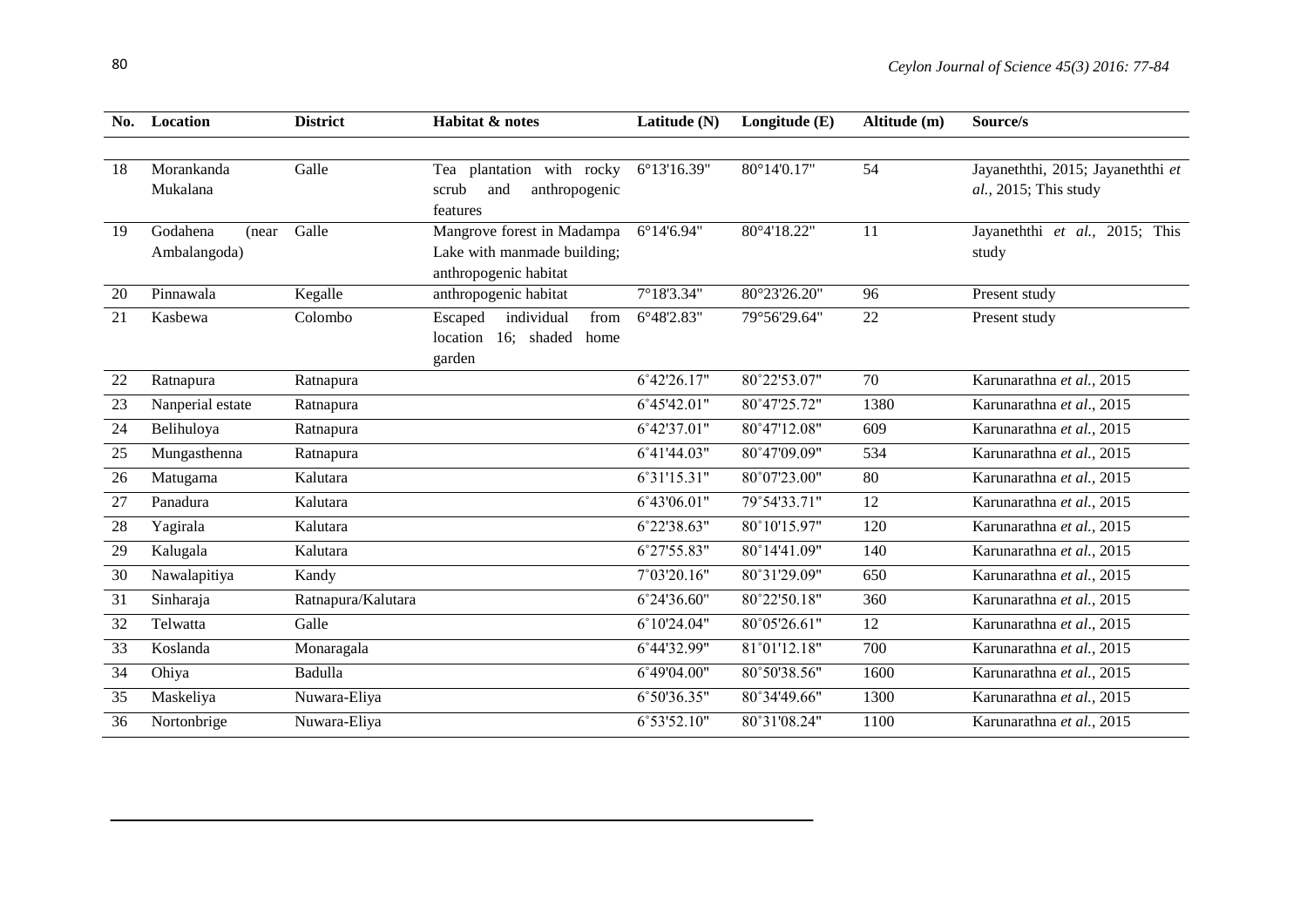

**Figure 2:** A, B: Juveniles of *Hemiphyllodactylus typus* from Morankanda Mukalana (loc. 18). The black caecum characteristic mainly for unisexual species is visible (2B).

#### **Morankanda Mukalana, Elpitiya, (location 18)**

The locality is a secondary forest, located in Indigahawila in Kahaduwa, Elpitiya (Galle District: Southern Province). Habitat of *H. typus*  was anthropogenic and mostly surrounded with plant species such as *Camellia sinensis*, *Cocos nucifera*, *Mangifera indica*, *Piper nigrum*, *Garcinia mangostana* and *Musa paradisiaca*. During November 2004 to December 2009, a total of 15 observations were made in this site. These observed specimens were three new born, three juveniles and nine adults or subadults (31- 41 mm SVL).

### **Godahena, Ambalangoda (location 19)**

This site is located on the eastern boundary of Madampa Lake along the southwestern coastline of Sri Lanka, next to southern boundary of the RAMSAR wetland "Maduganga" Lagoon, Galle District. The vegetation is comprised mainly of mangroves with species including, *Bruguiera* *sexangula, Sonneratia caseolaris* and *Nypa fruticans*. From April 2009 to August 2010 only three specimens of *H. typus* were observed (two adults: 40.1 mm, 37.2 mm SVL and one juvenile).

#### **Pinnawala Elephant Orphanage (location 20)**

Pinnawala is located in a rural area, 13 km northeast of Kegalle town in the Sabaragamuwa Province. In November 2008, a single *H. typus*  adult (3.8 mm SVL) was recorded inside a local building. It is an abandoned building surrounded by vegetation including *Mangifera indica.*

#### **Kesbewa (location 21)**

Two specimens were recorded in Kesbewa. The first specimen was recorded in October 2007, a single adult (36.2 mm SVL). This specimen was observed in nursery plants, which transported from location 18 (Morankanda-Mukalaana) in the same day. Thus, we assumed that the particular adult specimen was an accidental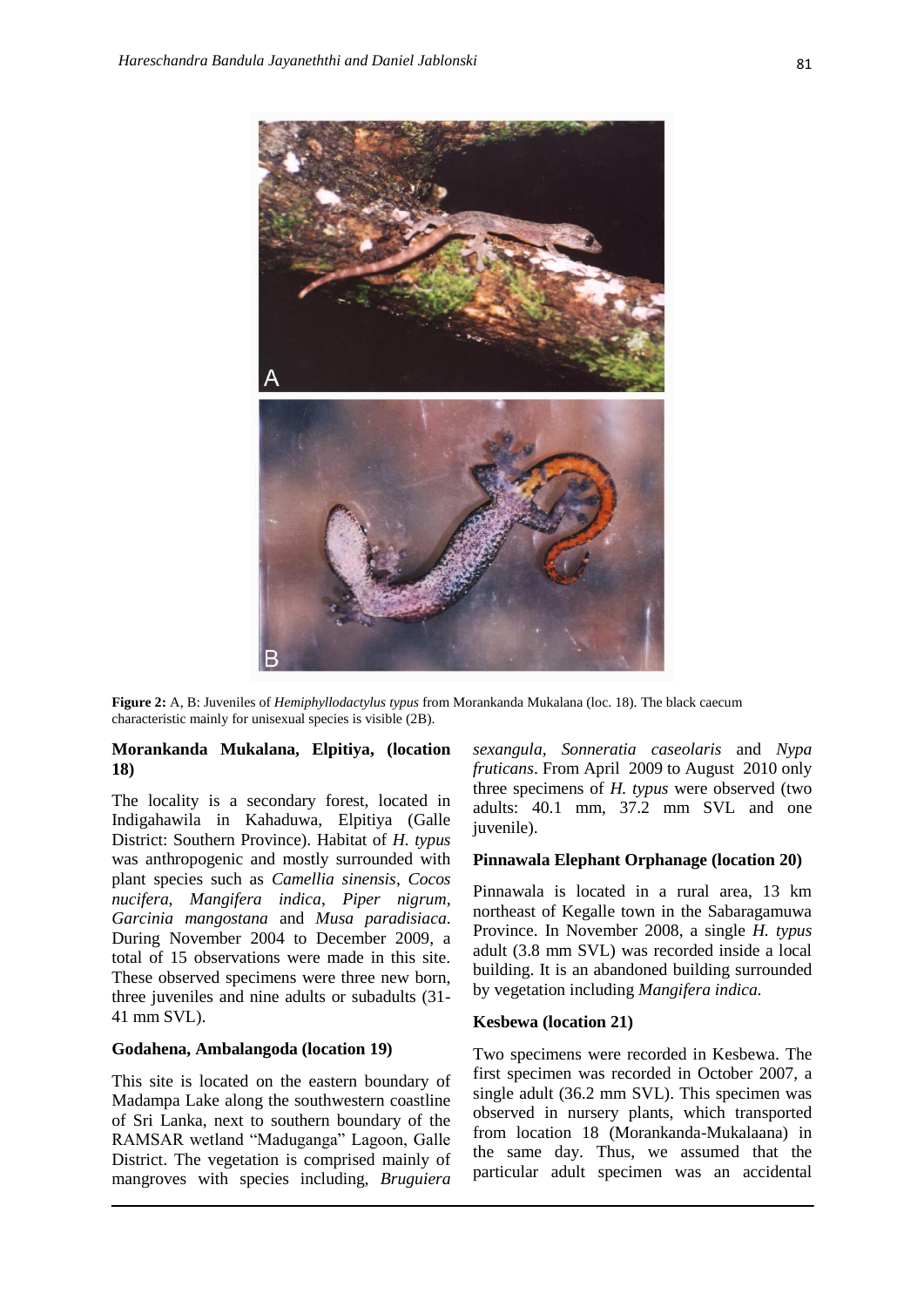introduction to Kesbewa site. However, the second specimen recorded in August 2008 was a juvenile of *H. typus*.

## **DISCUSSION**

Initial records of *H. typus* from Sri Lanka appeared in Boulenger"s (1885) classification referred as the Beddome"s collection (holotype BMNH 74.4.29.1326, location given as Gampola, Ceylon; see Table 1) as *Lepidodactylus ceylonensis* (synonym) on Catalogue of the Lizards in the British Museum (CLBM) (see also Boulenger, 1890). Subsequently Stejneger (1899) corrected the genus name as a *H. ceylonensis* and stated nomenclature as *H. ceylonensis* (see Werner, 1913; Zug, 2010). Later Smith (1935) listed it as a subspecies *H. typus.* Populations from Sri Lanka are currently designated as *H. typus* because the morphology of the holotype (BMNH 74.4.29.1326) was confirmed to be of this species. The situation in Sri Lanka is, however, more complicated due to historical evidence of unisexual and bisexual specimens and different morphology between populations (see below and Batuwita & Alagiyawadu, 2004; Zug, 2010).

*Hemiphyllodactylus typus* is uncommon or scattered in many countries where it is been recorded (Zug, 2010; Grismer, 2011; Fisher *et al*., 2013). Based on present observations and available literature, the recorded sympatric geckoes were listed in Table 2. *Hemiphyllodactylus typus* recorded in number of

different types of habitats in Sri Lanka (mangrove, plantations, primary and secondary forests, and anthropogenic habitats). Some of these records come from an elevation of above 1,000 m (Table 1). Observed pattern suggests that fragmented populations on the island. Most of observed sites were located in the southwestern part of the island, especially in coastal regions and central hills.

The current considered pattern of *H. typus* distribution, can be separated into two subpopulations, one is covers south-west lowlands with coastal plains and the other is central hills above the 1000 m. The theoretical explanation for this two separated populations will be explored further.

However, (i) the slightly disjunctive pattern of distribution of this species in Sri Lanka (Figure 1), (ii) historical records of existence of both unisexual and bisexual populations (Zug, 2010) and (iii) morphological differentiation between lowland and central hills populations (Batuwita & Alagiyawadu, 2004; Zug, 2010), we can suggest that populations of *Hemiphyllodactylus* on the island can be formed by two species; unisexual *H*. *typus* morph type and bisexual, presumably classified as *H*. *aurantiacus* morph type distributed also in southern and eastern India (Maqsood-Javed *et al*., 2010; Zug, 2010). On the other hand, we cannot exclude the fact that the latter is a new undescribed species (Zug, 2010).

**Table 2:** Syntopic species of family Gekkonidae recorded on some of *Hemiphyllodactylus typus* localities (\* = endemic species): Gm*= Gehyra mutilata*; Hp*= Hemidactylus parvimaculatus*; Hf*= Hemidactylus frenatus*; Hd*= Hemidactylus depressus\**; Ll*= Lepidodactylus lugubris*; Cs*= Cnemaspis silvula\**; Cm*= Cnemaspis molligodai\**; GEt*= Geckoella triedrus\**; PFR= Proposed Forest Reserve; += presence (see references in Table 1).

| <b>Location</b> | Location              | Gm     | Hp     | Hf     | Hd  | LI     | <b>Cs</b> | $\mathbf{C}\mathbf{m}$ |
|-----------------|-----------------------|--------|--------|--------|-----|--------|-----------|------------------------|
| No.             |                       |        |        |        |     |        |           |                        |
| 9               | Pitiwela              | $+$    | $+$    | $+$    |     |        |           |                        |
| 11              | Aluthgama             | $+$    | $+$    | $+$    |     | $+$    |           |                        |
| 12              | Pussellawa            | $+$    | $+$    | $+$    |     |        |           |                        |
| 14              | Penideniya            | $+$    | $+$    | $+$    | $+$ |        |           |                        |
| 16              | Kukulugala PFR        | $+$    | $^{+}$ | $^{+}$ | $+$ | $+$    | $+$       | $+$                    |
| 17              | Beraliya-Mukalana PFR | $+$    | $+$    | $+$    | $+$ | $+$    | $+$       | $+$                    |
| 18              | Morankanda-Mukalana   | $+$    | $+$    | $+$    |     | $+$    | $^{+}$    | $^{+}$                 |
| 19              | Godahena Sanctuary    | $^{+}$ | $+$    | $+$    | $+$ | $+$    |           |                        |
| 20              | Pinnawala             | $^{+}$ | $+$    | $^{+}$ |     |        |           |                        |
| 21              | Kesbawa               | $^{+}$ | $+$    | $+$    |     | $^{+}$ |           |                        |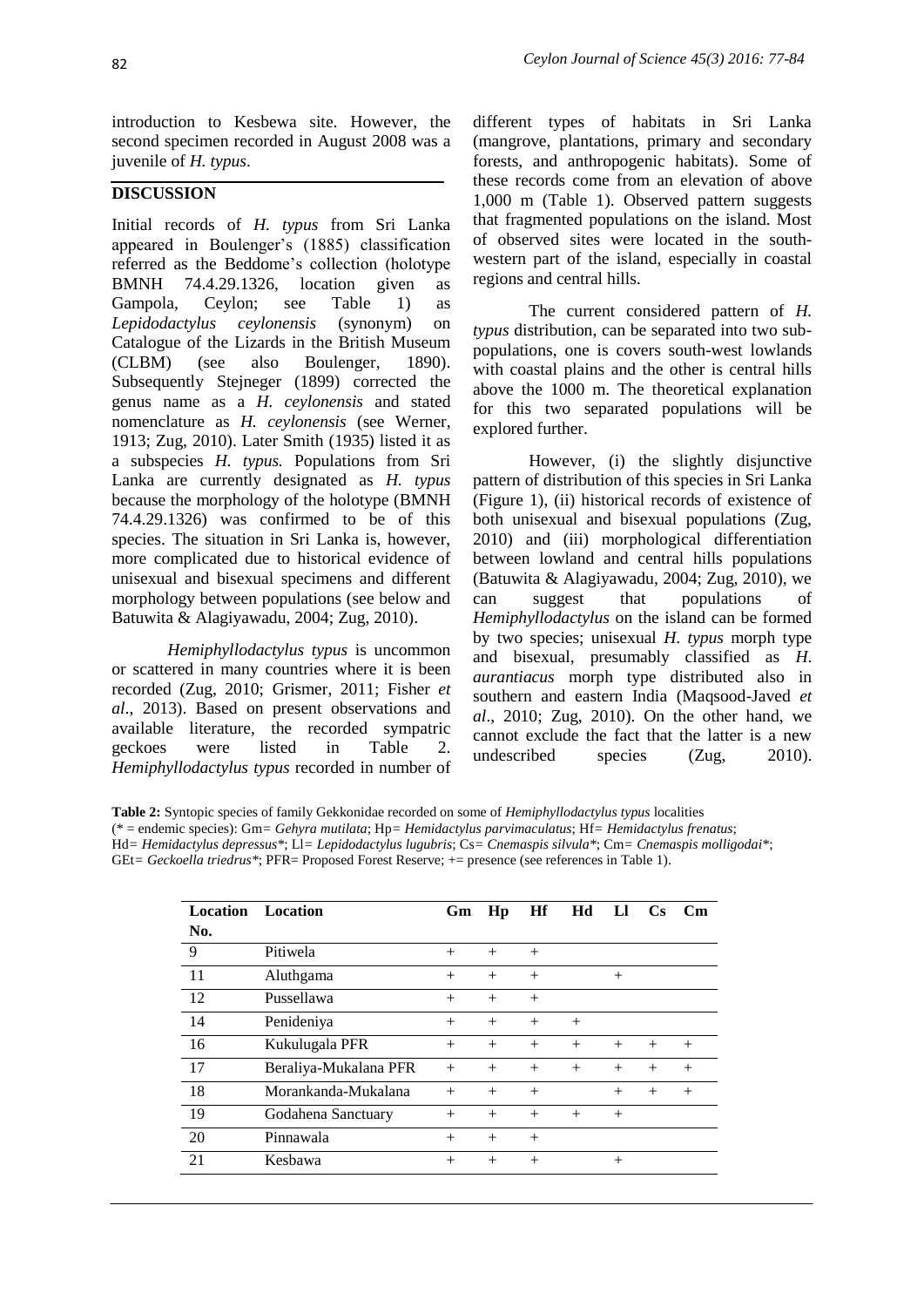The status of this genus in Sri Lanka can be confirmed through a widespread sampling and molecular/chromosomal evaluation. At present, the taxonomic status of the Sri Lankan bisexual population is indecipherable owing to paucity of data. Both morphotypes (presumably equal to *H*. *typus* and *H*. *aurantiacus*) are members of very diverse *typus* genetic group (mitochondrial *ND2* marker; Grismer *et al*., 2013) and according to this phylogenetic hypothesis both fall into different clades of this group. In accordance with this hypothesis and with current distribution of the species (and colonization ability of *H*. *typus*) we can speculatively discuss that the origin of the one (bisexual) morphotype is natural (*H*. *aurantiacus*) while the second (unisexual) is the result of human-mediated introduction on the island (most of the current records come from the vicinity of main ports of the island, i.e. Colombo and Galle; Figure 1).

In general, very little information is known about the origin of parthenogenetic species in Sri Lanka (see Jayaneththi *et al*., 2015 for *Lepidodactylus lugubris*), and molecular investigation could uncover the answer. Geckoes are one of the top ten most successful introduced animal group in the world (Bomford *et al*., 2005) and parthenogenetic unisexual species are a wellknown example for that (see Zug, 2010; Daza *et al*., 2012). Considering the very dense maritime transportation in Sri Lanka (Indian Ocean) since the colonial period in the last 200 years, it is possible that *H. typus* naturalised in Sri Lanka after the colonial era. This hypothesis supports the occurrence of this species in Mascarene, Andaman and Nicobar Islands of the Indian Ocean where it is also a non-native (see Bour & Moutou, 1982; Das, 1999; Lever, 2003; Chandramouli, *et al*., 2012). A similar phenomenon is supposed for *L*. *lugubris* in Sri Lanka (Jayaneththi *et al*., 2015). We are focusing further studies in par with Zug's (2010) original hypothesis, which states that the entire distribution of *H. typus* instigates from humanmediated transport (ships), possibly during the last two centuries. Further studies on these species will continue to evaluate dispersal events of *H. typus* and *L. lugubris* in Sri Lanka.

#### **ACKNOWLEDGEMENTS**

We would like to express gratitude to A. Rashintha, B. Holloway, M. Abhishek, P. Jayawardena for their assistance. Thanks are also

extended to J. Christophoryová for her suggestions on the manuscript.

#### **REFERENCES**

- Batuwita, S. (2000). Lizards of Mount Gannoruwa. *Loris.* **22** (3): 13-15.
- Batuwita, S. and Bahir, M.M. (2005). Description of five new species of *Cyrtodactylus* (Reptilia: Gekkonidae) from Sri Lanka. In: Yeo, D.C.J., P. K.L. Ng and R. Pethiyagoda (eds.). Contributions to biodiversity exploration and research in Sri Lanka. *The Raffles Bulletin of Zoology*. Supplement No. **12**: 351-380.
- Batuwita, S. and Alagiawadu, I. (2004). Some observations on *Hemiphyllodactylus typus* Bleeker, 1860: Sri Lanka (Squamata: Gekkonidae). *Lyriocephalus* Special Issue **5** (1 & 2): 146-149.
- Bomford, M., Kraus, F., Braysher, M., Walter, L. and Brown, L. (2005). *Risk assessment model for the import and keeping of exotic reptiles and amphibians*. A report produced by the Bureau of Rural Sciences for The Department of Environment and Heritage - Commonwealth of Australia, Canberra, 110.
- Boulenger, G.A. (1890). *The Fauna of British India*, Including Ceylon and Burma. Reptilia and Batrachia. Taylor & Francis, London, xviii, 541.
- Boulenger, G.A. (1885). *Catalogue of the Lizards in the British Museum* (Nat. Hist.) I. Geckonidae, Eublepharidae, Uroplatidae, Pygopodidae, Agamidae. London: 450.
- Bour, R. and Moutou, F. (1982). Reptiles et amphibiens de l"île de La Réunion. *Info Nature.* **19**: 121-156.
- Chandramouli, S.R., Harikrishnan, S. and Vasudevan, K. (2012). Record of the Indo-Pacific Slender Gecko *Hemiphyllodactylus typus* (Squamata: Sauria: Gekkonidae) from the Andaman Islands, India. *Journal of Threatened Taxa.* **4**(4): 2536- 2538.
- Deraniyagala, P.E.P. (1953). *A colored atlas of some vertebrates from Ceylon;* volume two, Tetrapod Reptilia, Ceylon National museums, Colombo. 99.
- Das, I. (1999). Biogeography of the amphibians and reptiles of the Andaman and NicobarIslands, India, pp. 43-77. In: Ota, H. (ed). *Tropical Island herpetofauna. Origin*, Current Diversity and Current Status. Elsevier Science BV, Amsterdam, The Netherlands, 353.
- Daza, J.D., Travers, S.L. and Bauer, A.M. (2012). New records of the mourning gecko *Lepidodactylus lugubris* (Duméril and Bibron, 1836) (Squamata: Gekkonidae) from Colombia. *CheckList.* **8**: 164-167.
- De Silva, A., Bauer, A.M., Austin, C.C., Goonewardene, S., Drake, J., De Silva, P., Aberathna, M.G.T.H., Dassanayaka, T., Samarawickrama, G.S., Dasanayaka . R.D.C.S.K.,